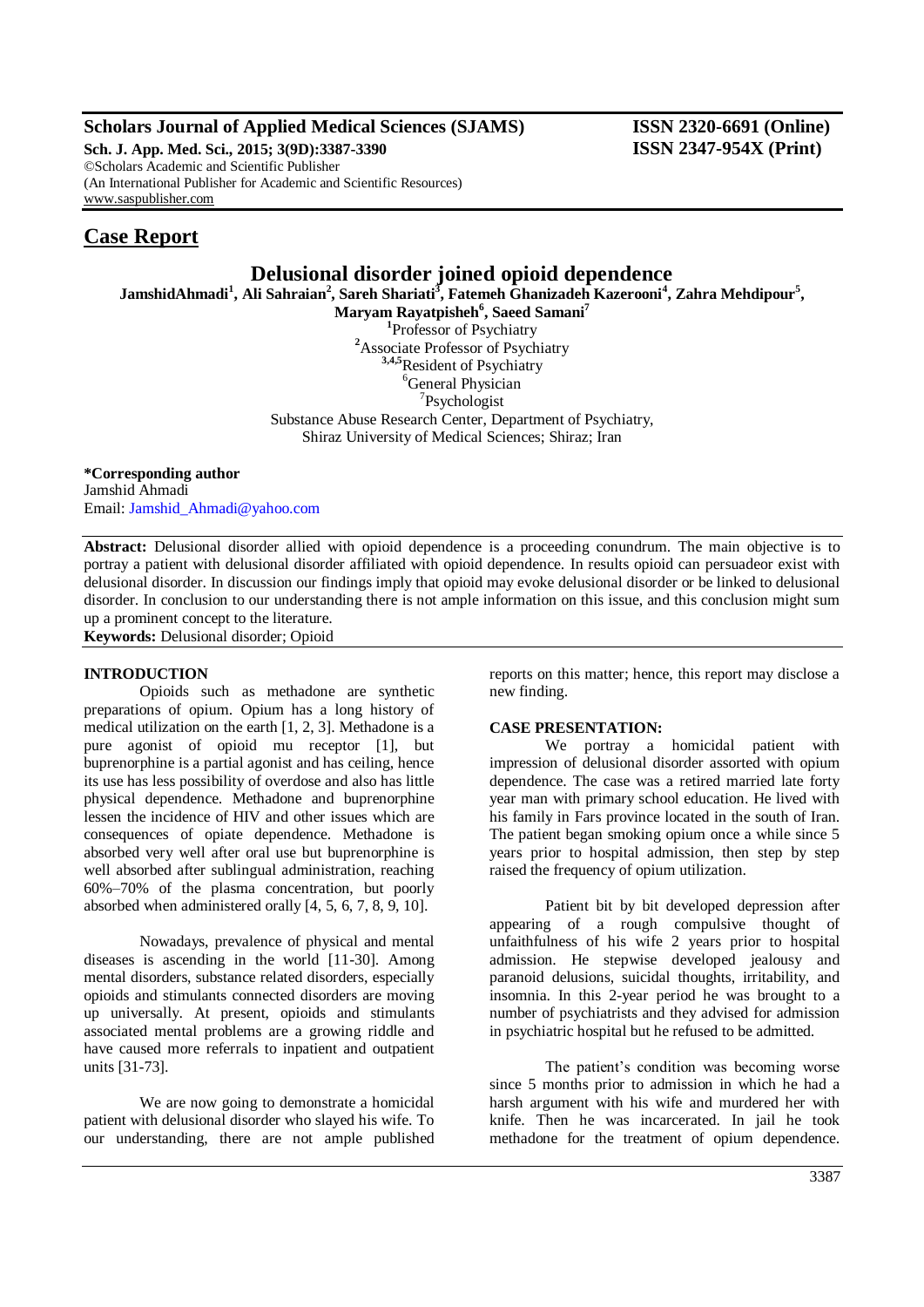Since he had suicidal attempts in the prison, he was referred to the psychiatric hospital and was admitted.

During psychiatric interview and mental status examinations he had depressed mood, suicidal thoughts, severe agitation, restlessness, paranoid thoughts and insomnia. In precise physical and neurological examinations there were not, any abnormal findings.

Urine drug tests were positive for methadone and benzodiazepine. Serology tests for viral markers (HIV, HCV and HB Ag) were within normal limit. According to the medical, psychiatric, and substance use history and also DSM-5 criteria, he was initially assumed as major depressive disorder associated or related to opioid dependence.

During admission, he received methadone 15 mg per day for the treatment of opioid withdrawals, sertraline 150 mg, propanolol 20 mg, sodium valproate 600 mg, doxepin 50, lorazepam1 mg per day for the treatment of depression and agitation.

Since he did not responded well to the prescribed medications, consultation was done with some experts whom their first impression was delusional disorder, followed by major depressive disorder as the second impression.

Electro convulsive therapy (ECT) was started for the treatment of delusion, agitation, suicidal thoughts and depression. In addition to ECT, patient received venlafaxine (extended release form) 225 mg per day and sertraline was discontinued. After taking 11 sessions of ECT, patient's condition became much better.

# **RESULTS:**

Delusional disorder or major depressive disorder could be followed by opium consumption or accompanied with opium utilization.

#### **DISCUSSION:**

These findings suggest that opium might bring forth delusional disorder/major depressive disorder or joined delusional disorder/major depressive disorder.

#### **CONCLUSION:**

To our knowledge and understanding there is not ample data on this topic, and this conclusion might sum up a distinguished concept to the literature.

#### **Acknowledgement:**

Beforetime fraction of these findings has been adopted for printing elsewhere.

## **Conflict of interests:** None

#### **REFERENCES:**

- 1. Sadock B, Sadock V, Ruiz P; (Editors) Kaplan &Sadock'S Synopsis of Psychiatry: Lippincott, Williams and Wilkins, Philadelphia (USA), 2015.
- 2. Jonnes J; The rise of the modern addict, American Journal of public Health, 1995; 85: 1157-1162.
- 3. Brian J; Opium and infant-sedation in 19<sup>th</sup> century England, Health Visitor, 1994; 76: 165-166.
- 4. Jasinski DR, Pevnick JS, Griffith JD; Human pharmacology and abuse potential of the analgesic buprenorphine: a potential agent for treating narcotic addiction. Archives of General Psychiatry, 1978; 35: 501–516.
- 5. Ling W, Charuvastra C, Collins JF, Batki S, Brown LS Jr, Kintaudi P, *et al.;* Buprenorphine maintenance treatment of opiate dependence: a multicenter randomized clinical trial. Addiction, 1998; 93: 475–486.
- 6. Ling W, Rawson RA, Compton MA; Substitution pharmacotherapies for opioid addiction: from methadone to LAAM and buprenorphine. Journal of Psychoactive Drugs, 1994; 26: 119–128.
- 7. Strain EC, Stitzer ML, Liebson IA, Bigelow GE; Comparison of buprenorphine and methadone in the treatment of opioid dependence. American Journal of Psychiatry, 1994; 151: 1025–1030.
- 8. Johnson RE, Jaffe JH, Fudala PJ; A controlled trial of buprenorphine treatment for opioid dependence. Journal of the American Medical Association, 1992; 267: 2750–2755.
- 9. Lewis JW; Buprenorphine. Drug and Alcohol Dependence, 1985; 14: 363–372.
- 10. Jasinski DR, Fudala PJ, Johnson RE; Sublingual versus subcutaneous buprenorphine in opiate abusers. Clinical Pharmacology and Therapeutics, 1989; 45: 513–519.
- 11. MacKay Smith M, Ahmadi J, Pridmore S; Suicide n Shooting Galleries ASEAN Journal of Psychiatry, 2015; 16(1): 50-56.
- 12. Pridmore S, Ahmadi J, Reddy A; Suicide in the absence of mental disorder. Working paper of public health. 2012; 6: 1-11.
- 13. Pridmore S, Brüne M, Ahmadi J, Dale J; Echopraxia in schizophrenia: possible mechanisms. Aust N Z J Psychiatry. 2008; 42 (7): 565-71.
- 14. Pridmore S, Robinson J, Ahmadi J; Suicide for scrutinizers. Australas Psychiatry. 2007; 15 (3): 247-8.
- 15. Ahmadi J, Kamel M, Ahmed MG, Bayoumi FA, Moneenum A; Mental Health of Dubai Medical College Students. Iran J Psychiatry Behave Sci. 2012; 6(2): 79-83.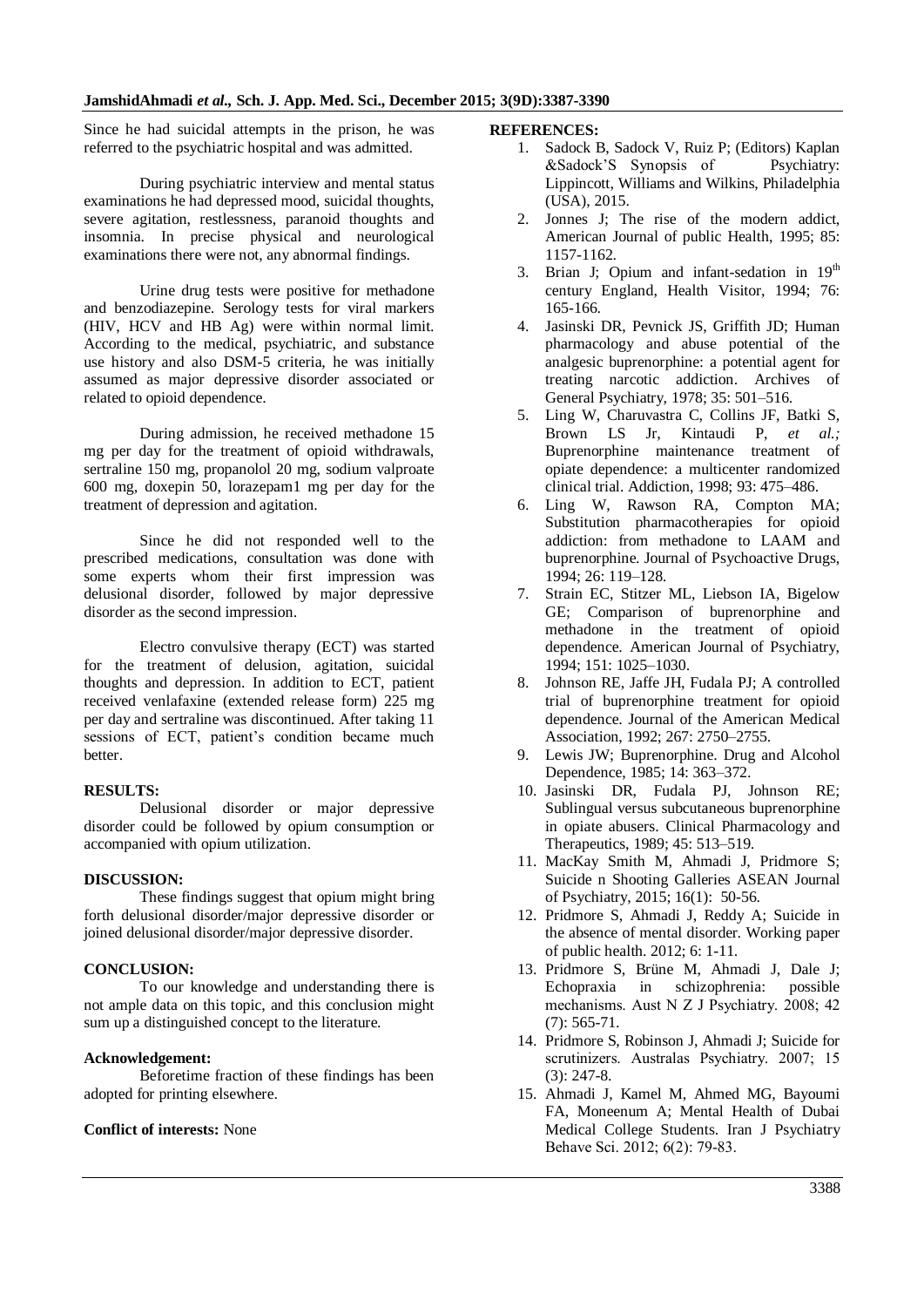#### **JamshidAhmadi** *et al.,* **Sch. J. App. Med. Sci., December 2015; 3(9D):3387-3390**

- 16. Ahmadi J, Samavatt F, Sayyad M, Ghanizadeh; A various types of exercise and scores on the Beck Depression Inventory. Psychol Rep. 2002; 90(31): 821-2.
- 17. Pridmore S, Ahmdi J, Majeed ZA; Suicide in Old Norse and Finnish folk stories. Australasian Psychiatry. 2011; 19(4): 322-324.
- 18. Ahmadi J, Ahmadi N, Soltani F, Bayat F; Gender differences in depression scores of Iranian and German medical students. Iran J Psychiatry Behav Sci 2014; 8(4): 70-73.
- 19. Pridmore S, Ahmadi J; Two cases of 'Type 3' suicide. Australasian Psychiatry. 2010; 18(5): 426-430.
- 20. Ahmadi J, Toobaee S, Alishahi M; Depression in nursing students. J Clin Nurs. 2004; 13(1): 124.
- 21. Ahmadi J, Pridmor S, Fallahzadeh M; Neurotic scores in medical students. German J Psychiatry. 2004; 7: 51-5.
- 22. Ahmadi J; Human and Pain; Journal of Healthy Society, 1993; 3(13).
- 23. Ahmadi J; Behavior therapy and Biobehavior therapy; A comparative view; Journal of Social Sciences and Humanities of Shiraz University, Vol.8. No 1 and 2, fall and spring, 1992-3.
- 24. Ahmadi J; A view on Biobehavior therapy; Journal of Pulse "Specific for Refreshment of Medical Community "Vol.2, November 1992.
- 25. Ahmadi J; The Future of Psychiatry, (A novel theory and a new approach), Shiraz, Rahgosha Press, Second edition, Shiraz University of Medical Sciences, 1992.
- 26. Ahmadi J; Behavior Therapy, Shiraz, Shiraz University Press, Third edition, 1991.
- 27. Ahmadi J; Emotion, Feeling and Non-verbal Communication, Shiraz, Rahgosha Press, Shiraz University of Medical Sciences, 1990.
- 28. Ahmadi J; Obsessive Compulsive Disorder, Shiraz, Navid Press, Second edition, Shiraz University of Medical Sciences, 1989.
- 29. Pridmore S, Ahmdi J; Usage of download of psychiatry by Muslim countries. Bulletin of clinical psychopharmacology. 2011; 21(2): 174.
- 30. Ahmadi J; Human and Bio-behaviorism (A new theory and approach), Journal of Healthy Society. Vol.3, No.14, February 1994.
- 31. Sahraian A, Sharifian M, Omidvar B, Javadpour A; Prevalence of substance abuse among the medical students in southern Iran (2010) Shiraz E Medical Journal, 2010; 11 (4): 198-202.
- 32. Ahmadi J; The Effect of Buprenorphine and Bupropion in the Treatment of Methamphetamine Dependency and Craving. Br J Med & Med Res 2015; 10 (2): 1-4.
- 33. Ahmadi J, Sahraian A, Dastgheib SA, Mowla A, Ahmadzadeh L; Management of Methamphetamine Induced Psychosis by 8 sessions of ECT Sch. J. App. Med. Sci., 2015; 3 (3H):1565-1566.
- 34. Khademalhosseini Z, Ahmadi J, Khademalhosseini M; Prevalence of Smoking, and its Relationship with Depression, and Anxiety in a Sample of Iranian High School Students. Enliven: Pharmacovigil Drug Saf. 2015; 1(1):005.
- 35. Ahmadi J, Amiri A, Ghanizadeh A, Khademalhosseini M, Khademalhosseini Z, Gholami Z *et al.;* Prevalence of Addiction to the Internet, Computer Games, DVD, and Video and Its Relationship to Anxiety and Depression in a Sample of Iranian High School Students. Iran J Psychiatry Behav Sci. 2014; 8 (2):75-80.
- 36. Ahmadi J, Soltani F, Tabatabaee F, *et al.;* Substance Use Disorders in Patients with Lung or Heart Diseases. Sch. J. App. Med. Sci., 2014: 2(1A): 111-120.
- 37. Ahmadi J, Yazdanfar F; Substance use among Iranian university students. The International Journal of Drug Policy. 2002; 13(6): 507-508.
- 38. Ahmadi J, Ahmed MG; Dubai Medical College Students' Attitudes towards Substance Use. J Addict Res Ther (2013) S6: 005. doi:10.4172/2155-6105.S6-
- 39. Ahmadi J, Keshtkar M, Pridmore S; Methamphetamine Induced Synesthesia: A Case Report. Am J Addict. 2011; 20: 306.
- 40. Ahmadi J, Alavi M, Alishahi M; Substance Use Disorders in a Sample of Iranian Secondary School Students. Social Indicators Research, 2004; 65(3): 355-360.
- 41. Ahmadi J, Kampman K, Osline DM, Pettinati HM, Dackis C, Sparkman T; Predictors of Treatment Outcome in Outpatient Cocaine and Alcohol Dependence Treatment. Am J Addict. 2009;18 (1):81–86.
- 42. Ahmadi J, Kamel M, Ahmed MG, Bayoumi FA, Moneenum AA; Dubai Medical College students' scores on the Beck Depression Inventory. Iranian Red Crescent Journal (IRCMJ). 2008; 10(3):169-172.
- 43. Ahmadi J, Benrazavi L, Babaeebeigi M, Ghanizadeh A, Ghanizadeh M, Pridmore S; Substance use in a sample of medical patients. J Psychoactive Drugs. 2008;40 (3):3159.
- 44. Ahmadi J, Kampman K, Dackis C, Sparkman T, Pettinati H; Cocaine withdrawal symptoms identify Type B cocaine dependent patients. Am J Addict. 2008 ;17 (1): 60-64.
- 45. Ahmadi J, Kampman K, Dackis C; Outcome predictors in cocaine dependence treatment trials. Am J Addict. 2006;15 (6):434-9.